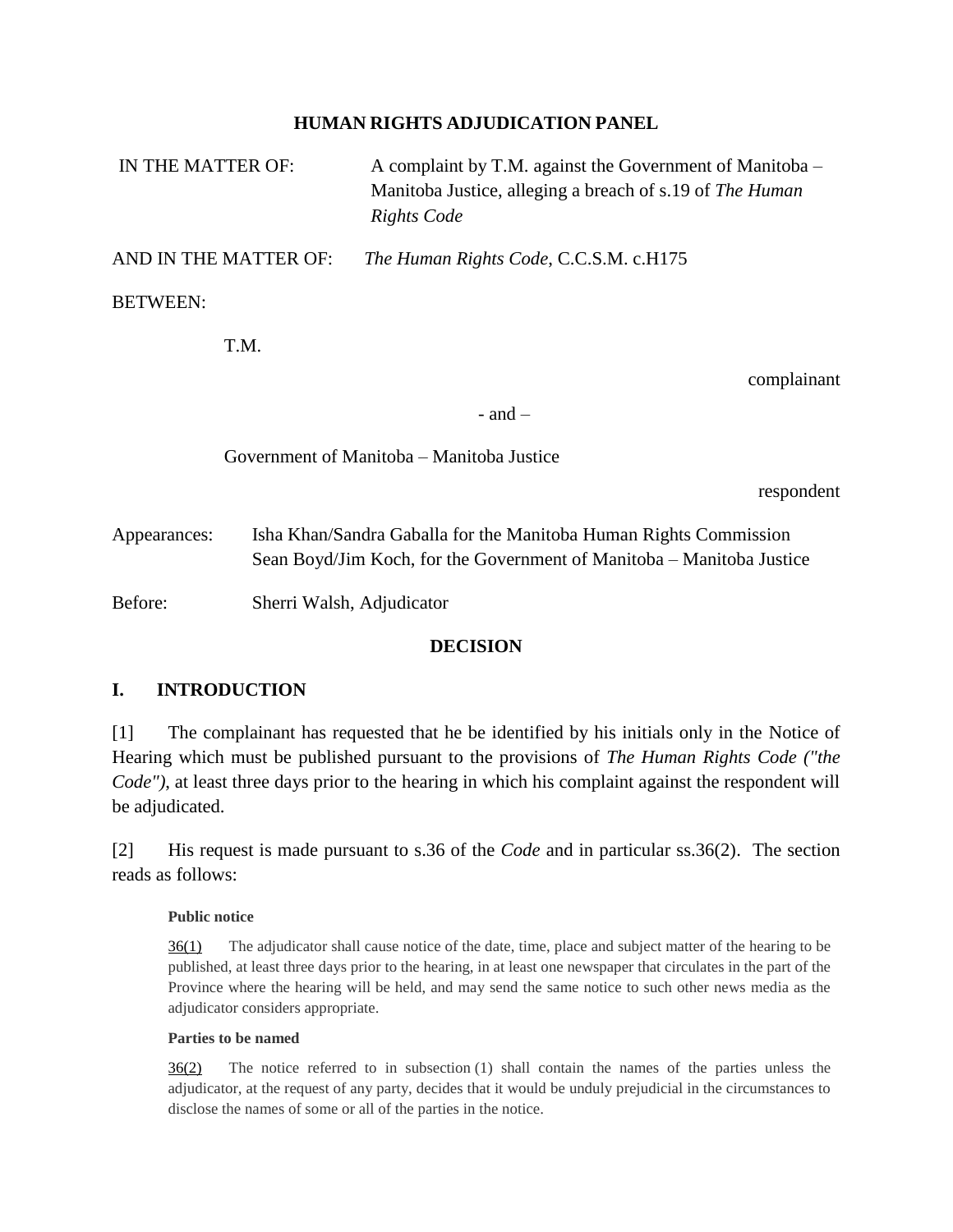[3] The complainant is supported in this request by the Manitoba Human Rights Commission ("the Commission") which, pursuant to the *Code*, is a party to the adjudication and has carriage of the complaint.

[4] For the reasons that follow I have determined that the complainant's request should be granted and that he shall be identified in the public Notice of Hearing only by his initials, in the manner in which I have described him in the style of cause in these reasons.

[5] Further, as set out in my reasons below, I am directing the Commission, pursuant to ss.46(3) of the *Code* to maintain this style of cause and identify the complainant only by his initials for the purposes of publishing my decision in this matter, following the adjudication hearing.

# **II. BACKGROUND**

[6] The complainant filed a complaint with the Commission on April 17, 2015, alleging that the respondent failed to take reasonable steps to terminate harassment the complainant experienced on the basis of protected characteristics including sexual orientation in the course of his employment, contrary to s.19 of the *Code*.

[7] The Commission investigated the complaint and, pursuant to ss.29(3) of the *Code*, having been satisfied that additional proceedings in respect of the complaint would further the objectives of the *Code* or assist the Commission in discharging its responsibilities under the *Code*, requested that a member of the Adjudication Panel be designated to adjudicate the complaint.

[8] On November 23, 2018, I was designated as the Adjudicator to hear the complaint. On February 11, 2019, I held a pre-hearing conference with the parties where it was agreed that the hearing of this matter would take place from September 9, 2019 to September 27, 2019.

[9] On July 23, 2019 I issued a Notice of Hearing to the parties, pursuant to s.35 of the *Code* confirming the date, time and place of the hearing. The Notice also indicated that the parties were entitled to make a request that the names of some or all of the parties not be disclosed in the public Notice of Hearing, in accordance with the provisions of ss.36(2).

[10] After communicating with the complainant, the Commission gave notice of such a request to the respondent on July 23, 2019 and on July 29, 2019 advised me that the Commission and the complainant were seeking to have the complainant's name anonymized by replacing his full name with his initials only.

[11] In its letter to the respondent advising that the complainant was seeking anonymization in the public notices, counsel for the Commission said the reason for the request was the complainant's concern that publication may negatively impact his ability to secure future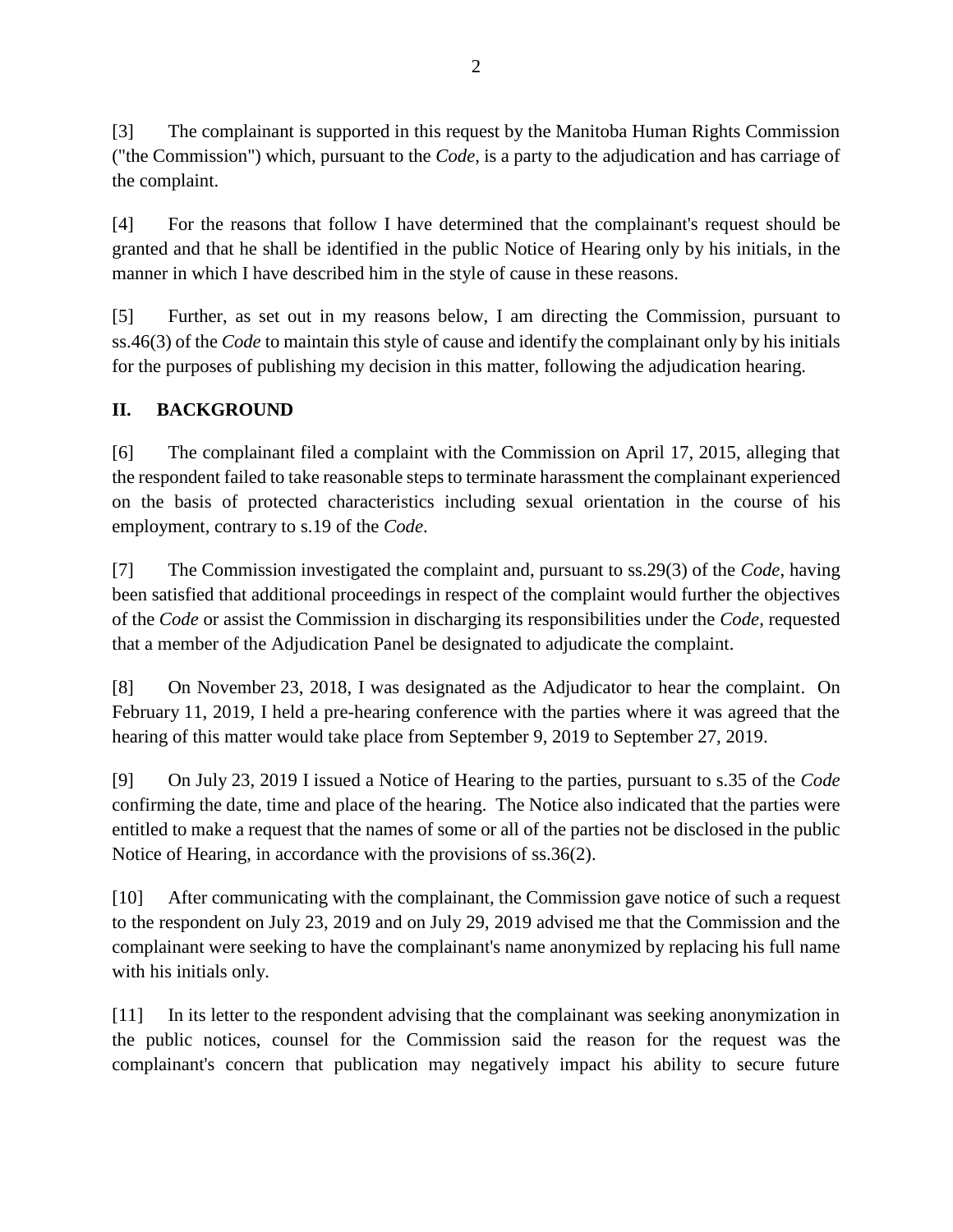employment. The Commission included this letter as part of the Brief it submitted in support of this application.

[12] In its letter to me dated July 29, 2019, the Commission advised that the complainant was seeking anonymization of his name on the public notices because he is concerned about the impact of publication, particularly online publication, which is indeterminate in duration, on his ability to seek gainful employment in the future. The Commission also noted that the evidence it anticipated adducing at the hearing includes a substantial amount of personal and sensitive health information about the complainant.

[13] In response to this letter from counsel for the Commission, I asked to receive written submissions from both counsel for the Commission and the respondent and inquired as to whether the complainant would be submitting anything on his own or would be relying on submissions made by the Commission. I provided timelines by which submissions should be submitted.

[14] Accordingly, on August 9, 2019, counsel for the Commission submitted a Brief on behalf of both the Commission and the complainant, in support of the complainant's request under ss.36(2).

[15] On August 16, 2019, counsel for the respondent filed its Brief in response.

### **III. ISSUE**

[16] The only issue to be determined is whether, pursuant to ss.36(2) of the *Code*, the complainant's full name should be replaced by his initials in the Notice of Hearing which must be published before the adjudication of his complaint against the Government, commences.

# **IV. POSITION OF THE COMPLAINANT AND THE COMMISSION**

[17] The Commission and the complainant submit that disclosing the complainant's full name in the public Notice of Hearing would be unduly prejudicial to the complainant in the circumstances.

[18] As set out above, in making this request, the Commission and the complainant rely on the jurisdiction set out in ss.36(2) of the *Code* which expressly provides that an adjudicator may decide not to name one or all of the parties in the public Notice of Hearing, having regard to whether disclosure of their name would be unduly prejudicial to them in the circumstances.

[19] As part of its submission, the Commission referenced ss.46(3) of the *Code* as being analogous to ss.36(2). That section reads as follows: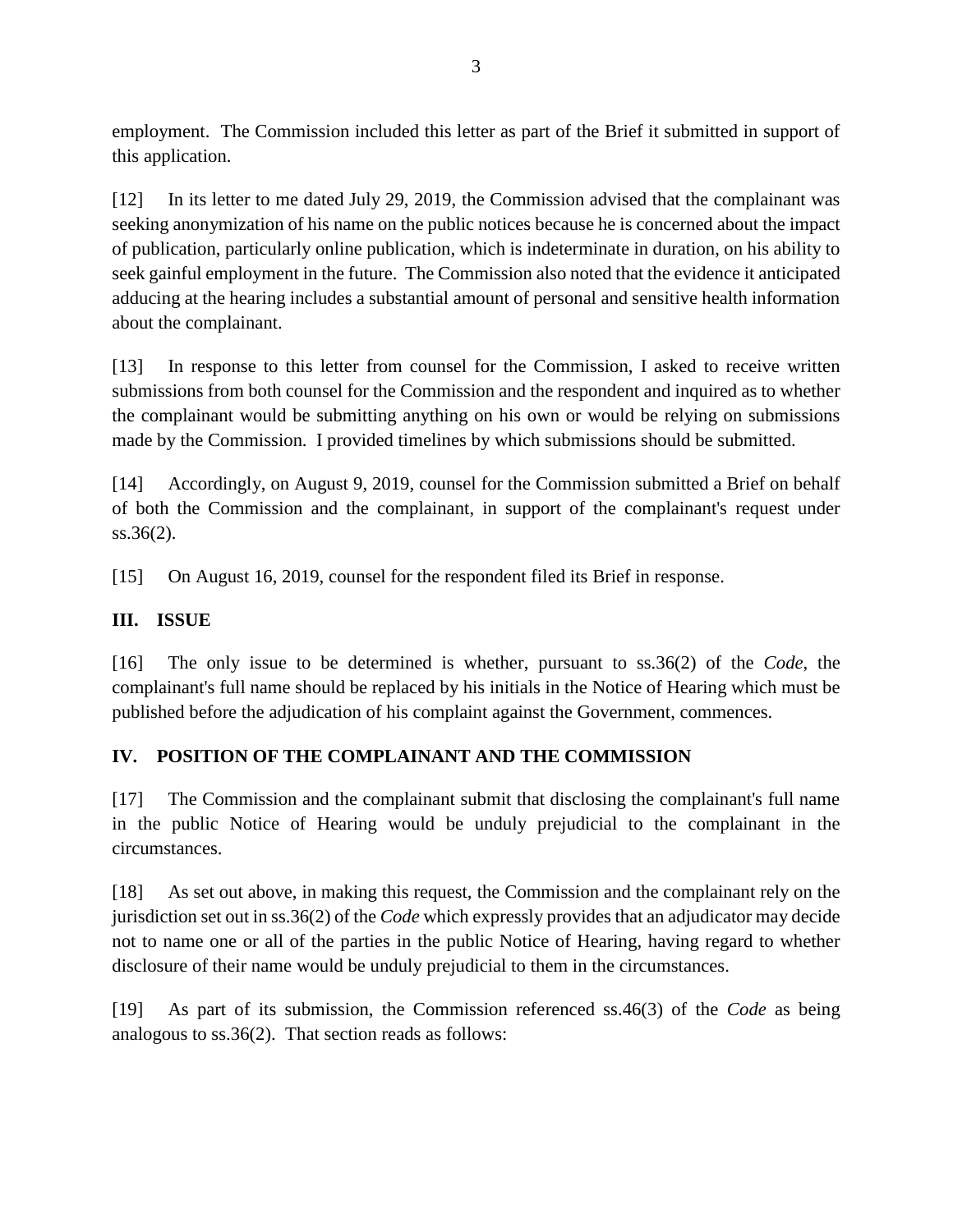#### **Adjudicator may direct deletion of information**

[46\(3\)](https://web2.gov.mb.ca/laws/statutes/ccsm/h175f.php#46(3)) The adjudicator may direct the Commission to delete any information that would disclose the identity of a party or a witness at the hearing from a decision, order or statement of reasons made available to the public under subsection (2) if the adjudicator believes that the disclosure would cause undue prejudice or hardship to the party or witness.

[20] The Commission and the complainant submit that in both instances, whether a request for anonymization is made under ss.36(2) or ss.46(3), the adjudicator must consider whether disclosure of the party's name would be unduly prejudicial.

[21] In support of this submission, the Commission pointed to a number of human rights decisions in Manitoba which, it says in its Brief, indicate that members of the Adjudication Panel have "routinely made decisions pursuant to ss.36(2) and 46(3) of the *Code* based on the particular facts put before them and consideration of the nature of the allegation and evidence expected to be heard or that was heard".

[22] The Commission specifically referred me to the following two decisions: *K.K. v G.S. o/a*  Hair Passion<sup>1</sup> and *C.R. v Canadian Mental Health Association, Westman Region Inc.* <sup>2</sup>

[23] *K.K. v G.S. o/a Hair Passion* involved an allegation of discrimination made by a person with a mental disability. The adjudicator granted the Commission's request under ss.46(3) of the *Code* to substitute initials for the complainant's name in the publication of the adjudicator's Reasons for Decision, in order to preserve the complainant's privacy. In making the request in that case, counsel for the Commission said that the case involved the complainant's personal health information which was very sensitive and highly protected under *The Personal Health Information Act* C.C.S.M. c.P150.

[24] In granting the request the adjudicator commented that initials had been substituted for names of individuals, including parties and witnesses, in various decisions under the *Code* which involved sensitive personal health information.<sup>3</sup>

[25] In *C.R. v Canadian Mental Health Association, Westman Region Inc.*, the adjudicator considered an allegation of discrimination made by a person with an addiction to alcohol. The adjudicator granted the Commission's request under ss.46(3) and substituted initials for the complainant's full name on the basis that disclosure of the complainant's name would result in undue prejudice or hardship to the complainant because of the substantial amount of personal and sensitive information which had been adduced at the hearing.<sup>4</sup>

 $\overline{a}$ 

<sup>1</sup> *K.K. v G.S. o/a Hair Passion*, [2013] MHRBAD No. 102

<sup>&</sup>lt;sup>2</sup> C.R. v Canadian Mental Health Association, Westman Region Inc., [2013] MHRBAD No. 101

<sup>3</sup> *K.K. v G.S. o/a Hair Passion*, *supra,* at p.75

<sup>4</sup> *C.R. v Canadian Mental Health Association, Westman Region Inc., supra,* at para.195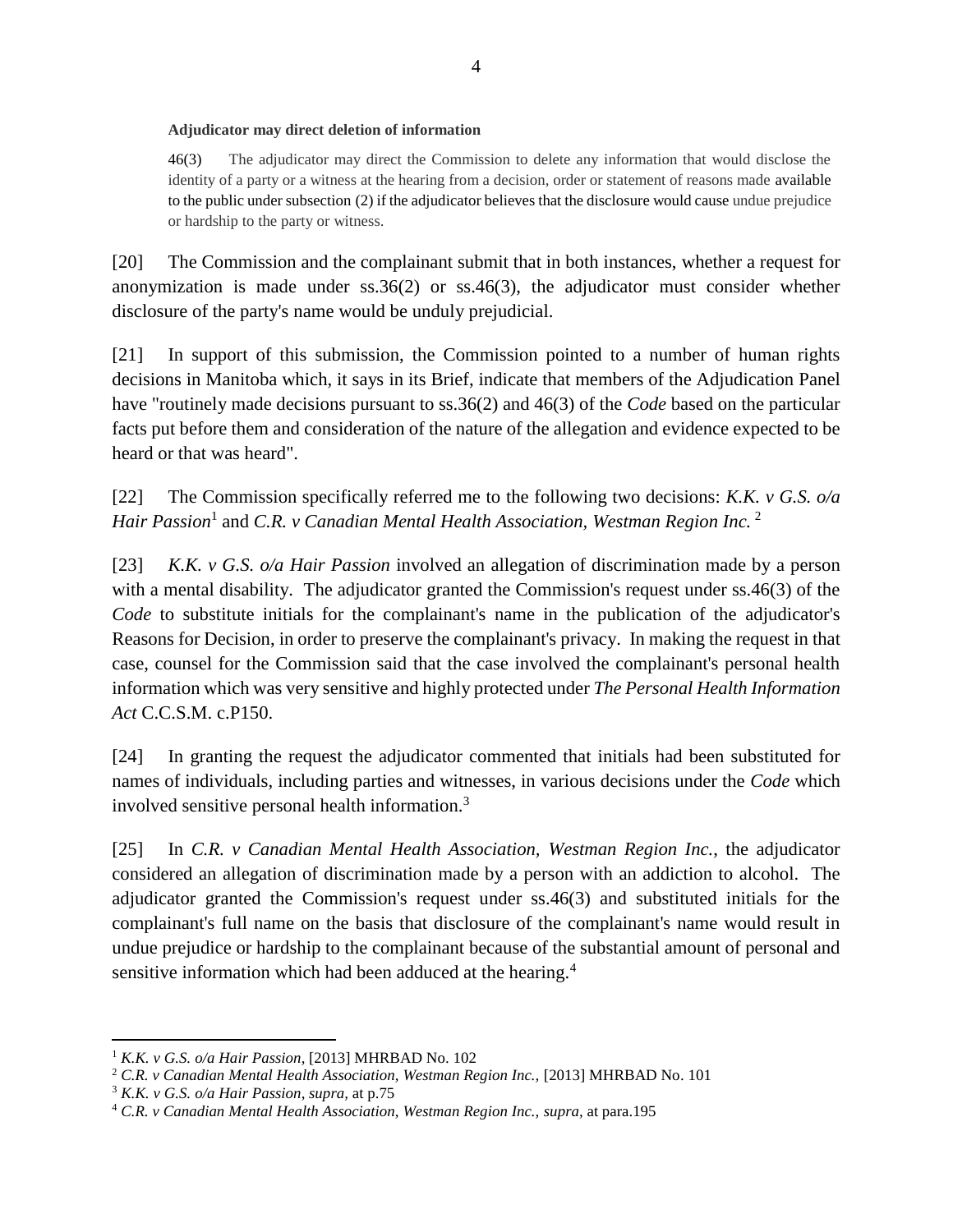[26] In support of this application, the Commission also referred me to the recent decision of *A.B. v Jazco Management* which involved an allegation of discrimination made by a person with a mental disability who was receiving social assistance. The adjudicator in that case again granted the complainant's request under ss.46(3) and substituted the complainant's initials for her full name in the publication of his Reasons for Decision.

[27] In granting the request, the adjudicator said that he took into consideration the complainant's concern that if the request were not granted, sensitive information regarding her mental health and source of income would be on the public record and might result in her experiencing undue prejudice and hardship, having regard to her future employment, academic situation and housing.

[28] In so finding, the adjudicator noted that "… we live in a world now where anytime someone is applying for a job, or potentially even renting a place, that their name is going to be searched. I would like to think that everyone is striving to adhere to this *Code* but we don't know and so as a result I am going to order that any information that would disclose the identity of Ms. A.B. be deleted".<sup>5</sup>

[29] The Commission submits that just as the adjudicator did in the *A.B.* decision, in exercising my discretion whether to grant the complainant's request I may take notice of the likelihood of employers to conduct internet searches on potential job candidates.

[30] It further submits that pursuant to the *A.B.* decision I ought to consider the possibility that disclosure of the complainant's name on the public Notice of Hearing would contribute to stigma regarding his sexual orientation and mental health.

[31] With respect to the specific facts in this matter, the Commission and the complainant submitted that the request should be granted because the evidence to be adduced at the hearing includes sensitive and personal information, including evidence regarding comments made about the complainant's sex life and evidence about unwanted sexual contact he allegedly received from a co-worker.

[32] The Commission and the complainant also indicated that they anticipate relying on a report from a psychologist and other medical evidence that will speak to the complainant's mental health including how his mental health was affected by his interactions with his co-workers during his employment with the respondent as well as by his participation in these adjudication proceedings.

 $\overline{a}$ <sup>5</sup> *A.B. v Jazco Management,* [2019] MBHR 1, at Appendix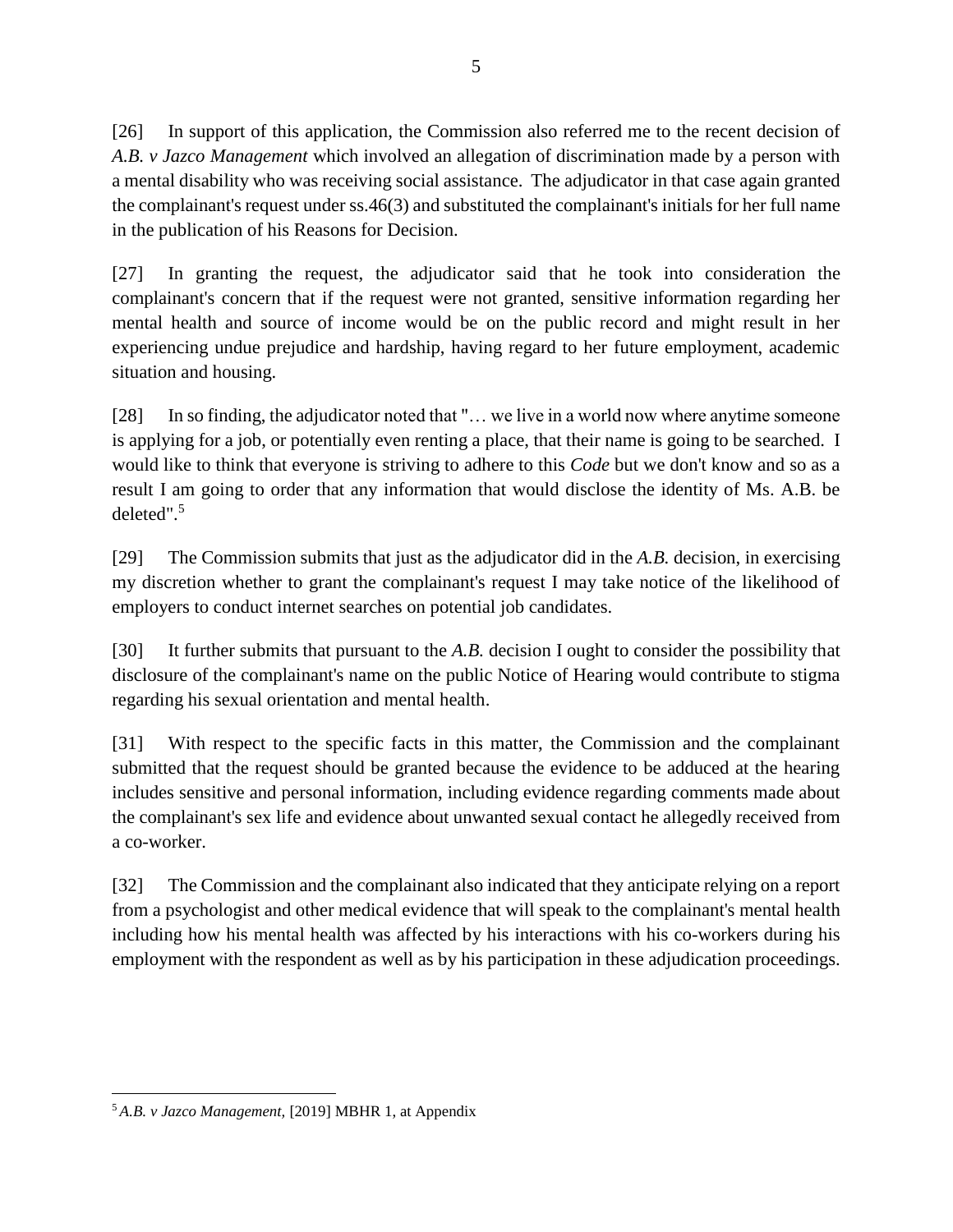[33] They also pointed to the fact that in the formal complaint which the complainant filed with the Commission on April 17, 2015 the complainant indicated that he fears retribution by the alleged harassers, for pursuing the allegations of harassment.

### **V. RESPONDENT'S POSITION**

[34] In the Brief it filed in response to this application, the respondent starts by saying that it does not take a substantive position regarding the complainant's request.

[35] It goes on to say, however, that it does have an interest in ensuring that the correct test be applied when considering an application under ss.36(2) and similar sections of the *Code*.

[36] Accordingly, without taking a position on whether the complainant's application meets the test required, the respondent made a number of submissions on that test.

[37] First, the respondent submitted that under ss.39(3) of the *Code* every hearing is presumptively public with the exception that publication or broadcasting of the identities of parties or witnesses may be prohibited where it is unduly prejudicial. That subsection reads as follows:

### **Public hearing**

[39\(3\)](https://web2.gov.mb.ca/laws/statutes/ccsm/h175f.php#39(3)) Every hearing shall be open to the public, but in order to prevent undue prejudice to any party or witness, the adjudicator may prohibit publication or broadcasting of the identity of the party or witness until the adjudicator's final decision has been rendered.

[38] Next, the respondent agreed with the position taken by the Commission and the complainant that the test under ss.46(3) is similar to the test in ss.36(2) in that they both focus on whether disclosure of the identity of the party or witness would cause "undue prejudice". But the respondent went on to point out that the test does not merely involve "prejudice" but rather "undue prejudice" - prejudice that is outside of the norm that would be expected from participating in a public hearing.

[39] In making this submission, the respondent relied on the adjudicator's decision in *Walmsley v Brousseau Bros. Ltd.* [2014] MHRBAD No. 105 where the adjudicator considered an application made under ss.46(3) of the *Code*, to delete the complainant's name and replace it with initials, in the Reasons for Decision which the adjudicator had already made publicly available.

[40] The respondent also submitted, relying on the decision in *Walmsley*, that when applying these sections of the *Code*, the adjudicator must not only consider whether impact to a person's future employment would meet the test of "undue prejudice" - they must also balance that consideration against the broader public interest of the open court process which is afforded under human rights legislation.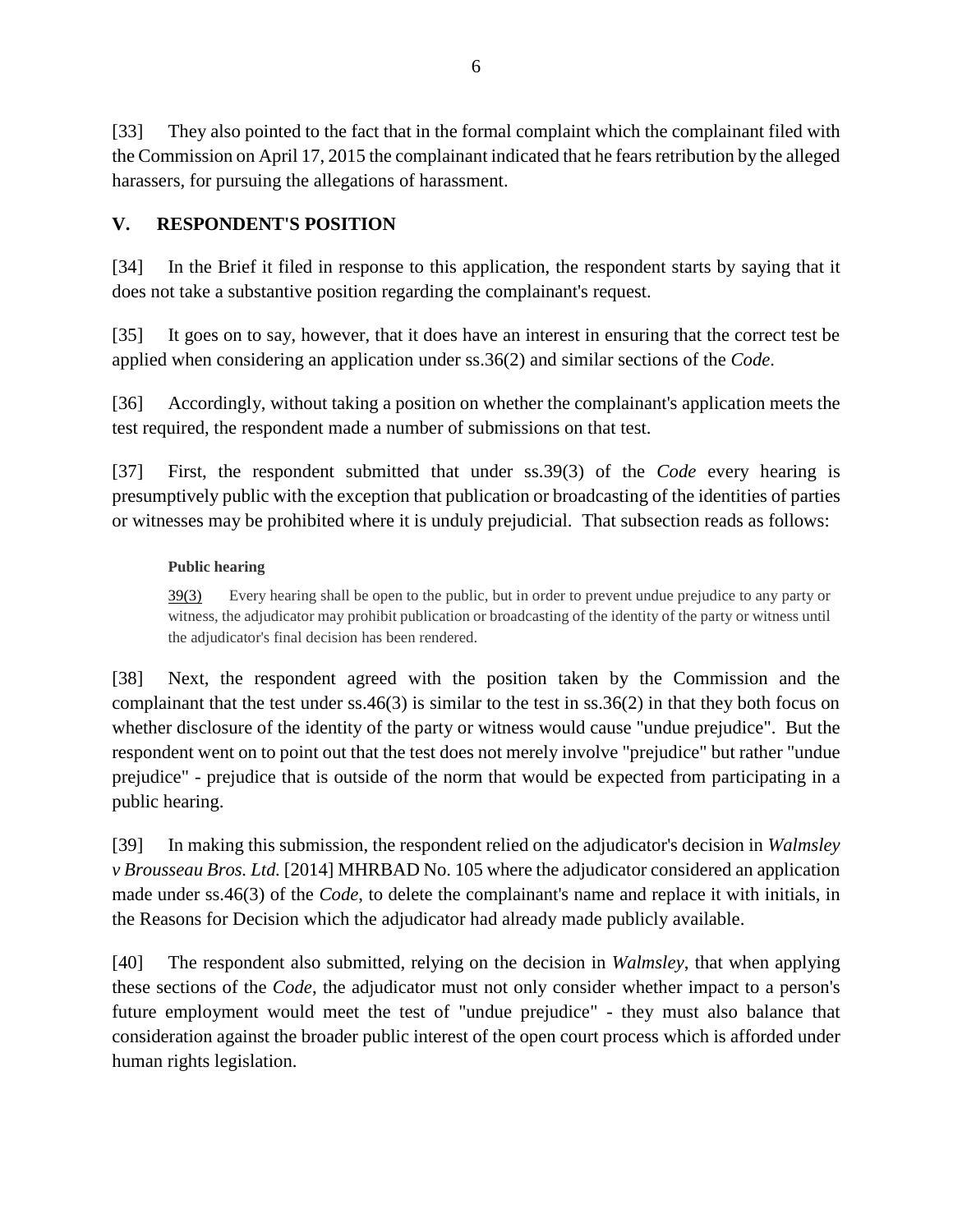[41] Finally, the respondent submitted that the test – whether applied under ss.36(2) or ss.46(3) does not automatically require the anonymization of parties or witnesses simply because personal health information may be disclosed in a public hearing.

[42] In making this submission the respondent pointed to *The Personal Health Information Act*  C.C.S.M. c.P150 which allows for the disclosure of personal health information in judicial or quasi-judicial proceedings citing, for example, ss.22(l) of that Act which says:

### **Disclosure without individual's consent**

[22\(2\)](https://web2.gov.mb.ca/laws/statutes/ccsm/p033-5f.php#22(2)) A trustee may disclose personal health information without the consent of the individual the information is about if the disclosure is

…

(l) required to comply with a subpoena, warrant or order issued or made by a court, person or body with jurisdiction to compel the production of the personal health information, or with a rule of court concerning the production of the personal health information.

[43] The respondent submitted that disclosure of personal health information through judicial or quasi-judicial proceedings in a public forum is not uncommon and, therefore, the grounds relied upon by a party or witness who applies for anonymization on the basis of disclosure of personal health information must still demonstrate "undue prejudice" within the meaning of the *Code*.

# **VI. ANALYIS**

# **The test to be applied**

[44] I agree with the submissions made by the respondent regarding the factors which should be considered when determining whether to grant an application made under ss.36(2) of the *Code*.

[45] In making such a determination the adjudicator must consider and weigh the interests of the applicant with the public's interest in maintaining the openness of a human rights proceeding. Further, in order to grant the request the adjudicator must find that the applicant will suffer not only "prejudice" if the request is not granted, but rather "undue prejudice".

[46] In this regard, I agree with the adjudicator's decision in *Walmsley* that such prejudice equates to prejudice that is outside of the norm and more than "mere awkwardness or inconvenience". The prejudice must be excessive or extensive and beyond that which might be expected to arise from the complaint and adjudication process.<sup>6</sup>

 $\overline{a}$ <sup>6</sup> *Walmsley, supra,* at paras.8 & 10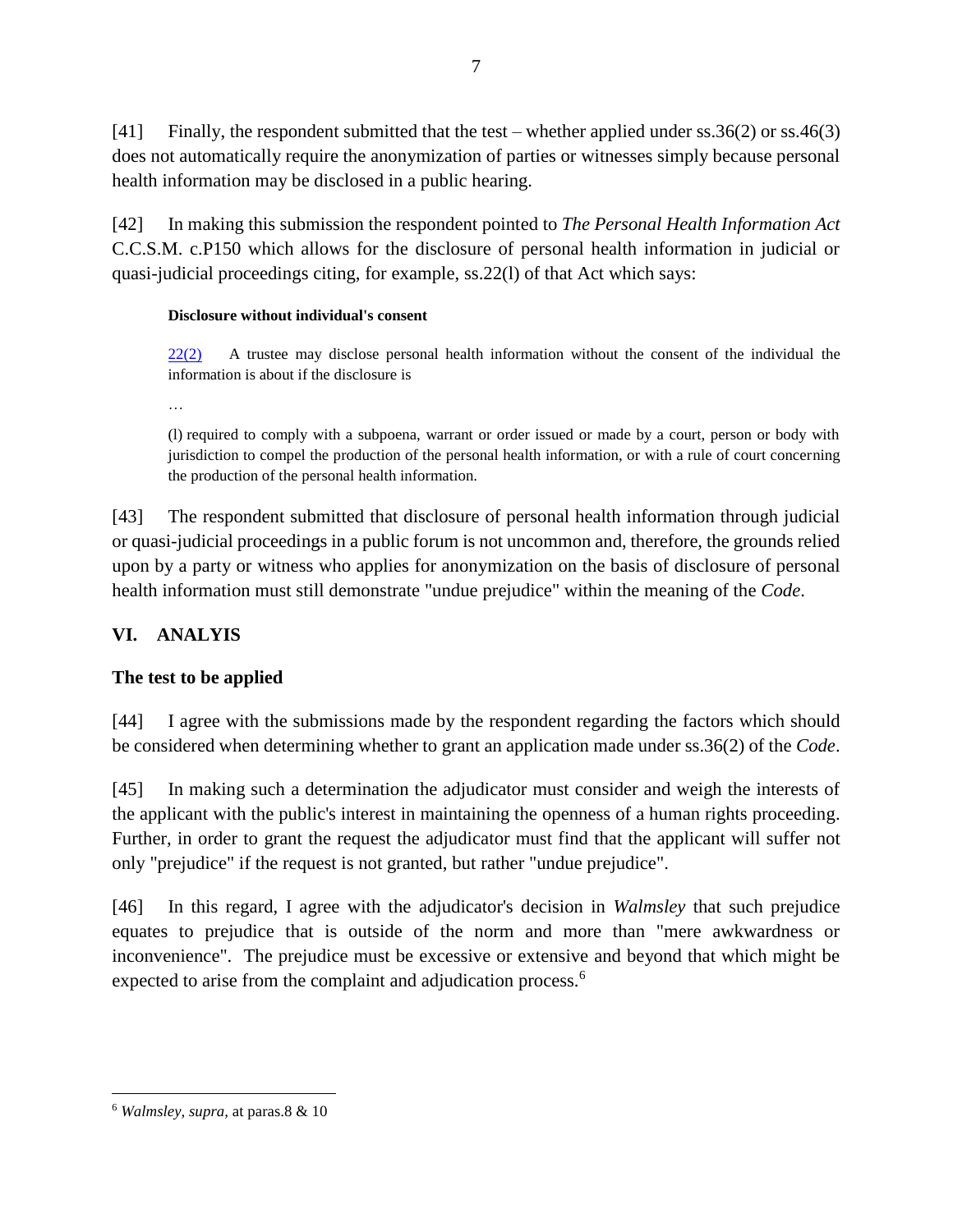[47] The adjudicator must find some causal nexus between the undue prejudice and the disclosure of the complainant's name in order to grant the requested relief.<sup>7</sup>

[48] I also agree that simply because personal health information may be disclosed in a public hearing does not automatically lead to a determination that failure to grant anonymization of a party or witness will result in "undue prejudice" within the meaning of the *Code*.

[49] Finally, I agree with the adjudicator's decision in *Walmsley* that to be meaningful, an application for a request under  $ss.36(2)$  or, for that matter,  $ss.46(3)$ , must be made before the publication of the Notice of Hearing or the release of the decision following the adjudication, respectively.

[50] In *Walmsley*, the request for anonymization in the Reasons for Decision was made only after the adjudicator's decision had been publicly released. The adjudicator specifically commented, in his refusal not to grant the request, that it had come to his attention that since its release, his decision in the matter had already been covered by various media outlets across the country and regardless of how he decided the request. Further, he suspected that information respecting the complainant was readily available on the internet outside of the matter, regarding several of the issues that counsel for the Commission suggested would cause undue prejudice or hardship.

[51] The adjudicator said, therefore, that the Commission's request was too late to be successful and that he did not find that undue prejudice or hardship would result from leaving the complainant's name in the decision as written, in the unique circumstances of that case.<sup>8</sup>

[52] In the Brief they filed, the Commission and the complainant submitted that the adjudicator's decision in *Walmsley* is distinguishable from the instant case in part because the timing of the request in that case was different.

[53] I agree with their submission on this point. In this case, the request has been made on a timely basis. The adjudicator's decision in *Walmsley* not to grant anonymization, having been based on the unique facts which were specific to that case, is distinguishable from the facts regarding the request which is before me in this matter.

### **Application of the Test to the Facts in this Case**

[54] What then is the undue prejudice that the complainant and the Commission submit the complainant would suffer if his full name were published in the Notice of Hearing?

 $\overline{a}$ 

<sup>7</sup> *Walmsley, supra,* at para.13

<sup>8</sup> *Walmsley, supra,* at para.28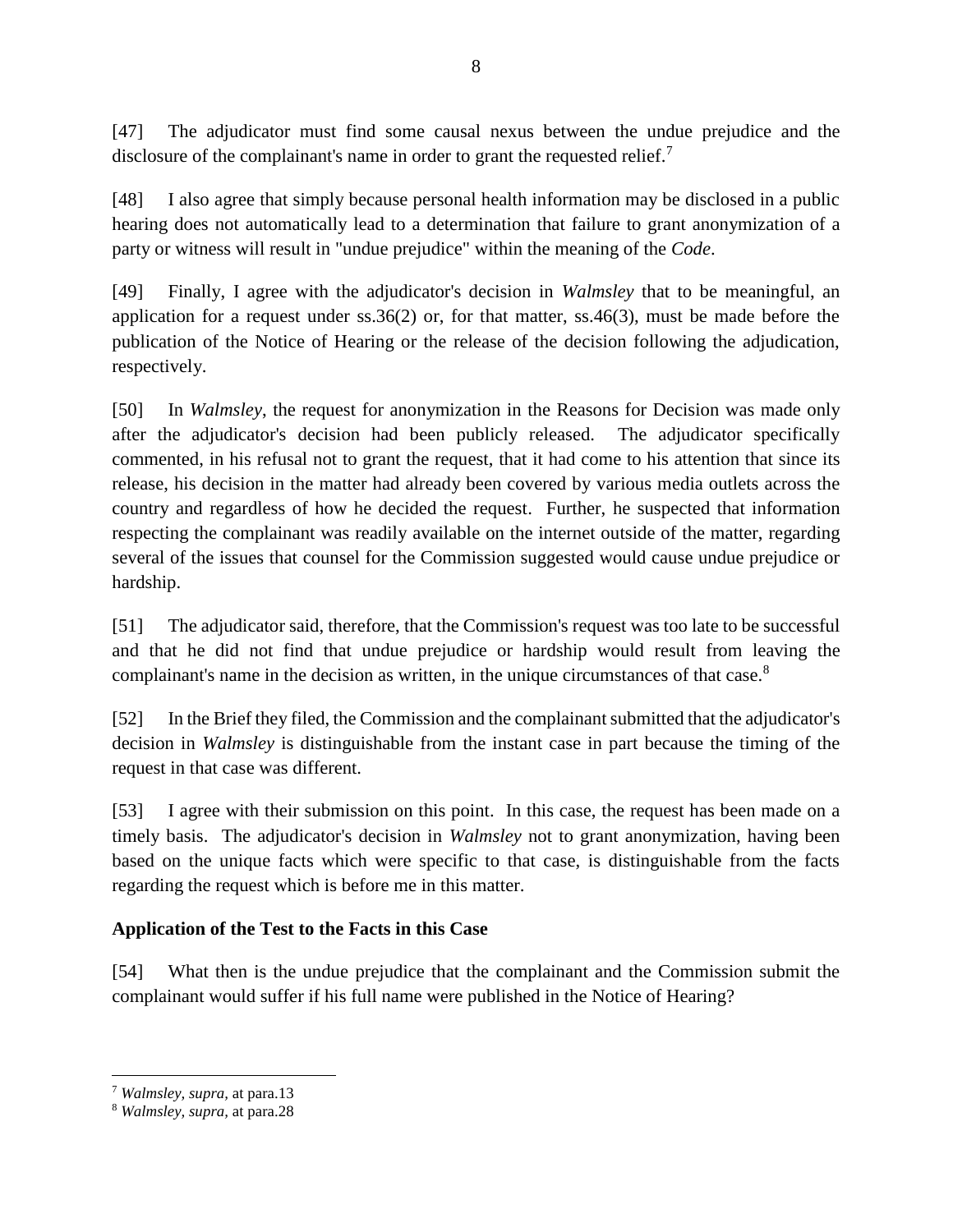[55] An application under ss.36(2) is made before any evidence has been adduced in the adjudication proceedings. In order to assess the submissions regarding undue prejudice, therefore, I am basing my assessment on: the applicants' submissions in the brief they filed before me regarding the evidence they expect to call, the record that exists at this stage of the proceedings and any matters of which I am prepared to take judicial notice.

[56] With respect to the record that exists so far, the applicants have referred me to the formal complaint which the complainant filed with the Commission on April 17, 2015.

[57] This document, while not a pleading *per se*, is signed by the complainant and forms the basis for the Commission deciding to proceed with an investigation and ultimately determining that an adjudication proceeding is required in order to further the objectives of the *Code* or assist the Commission in discharging its responsibilities under the *Code*.

[58] In my view, the signed complaint document is, therefore, a part of the record which an adjudicator may consider in determining whether to grant a request for anonymization under ss.36(2).

[59] I acknowledge that the complaint sets out allegations only and which are as yet unproven, but the information in that document identifies the issues and nature of evidence which will be adduced in the adjudication proceedings.

[60] The Commission and the complainant say that because the allegations in the complaint allege discrimination on the basis of sexual orientation, the evidence that will need to be adduced at the hearing in support of those allegations will include sensitive and personal information including evidence regarding comments made about the complainant's sex life and unwanted sexual contact he received from a co-worker.

[61] The applicants further say they anticipate relying on a report from a psychologist and on other medical evidence that will speak to the complainant's mental health and how it has been affected by his interactions with co-workers during his employment with the respondent as well as by his participation in these proceedings.

[62] I note that in the complaint, in addition to the allegations of harassment, the complainant said that he fears retribution by the alleged harassers.

[63] I understand from their submissions that the applicants are saying that if the anonymity request is not granted, the loss of privacy and corresponding impact on the complainant's dignity by having this information – information which goes beyond mere personal health information – publicly associated with his name, would cause him undue prejudice.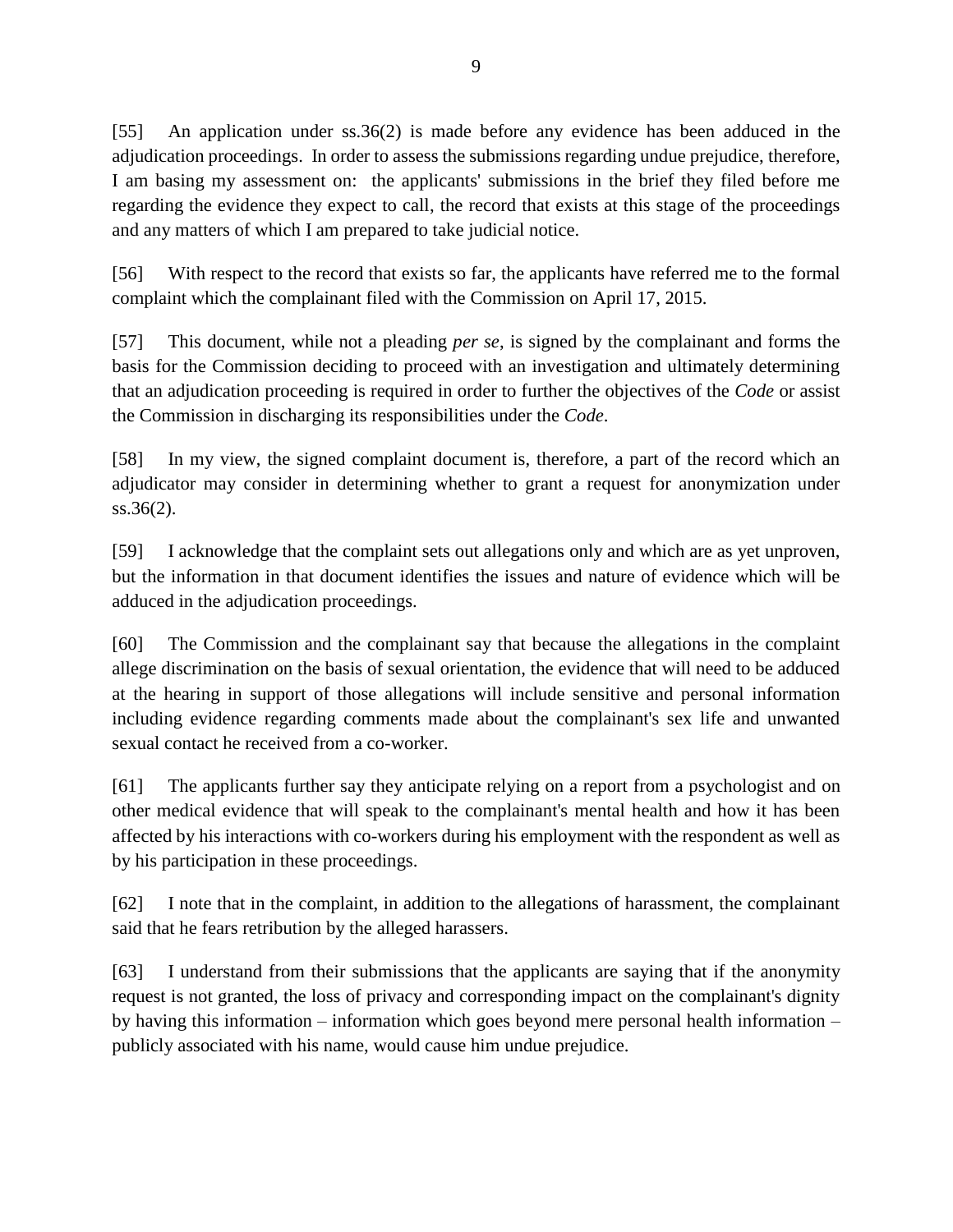[64] I accept these submissions and find that the evidence which will necessarily be adduced in support of the allegations set out in the complaint would cause the complainant to experience undue prejudice if his full name were published in the Notice of Hearing.

[65] As I said above, I agree that the mere fact that the evidence to be adduced may include personal health information does not automatically lead to granting an application for anonymity. In this case, however, I am satisfied that the information about the complainant which will come out at the public hearing, will constitute an invasion of his privacy and potential harm to his mental health outside the norm of what is expected by participating in a public hearing such that he would suffer undue prejudice if his application for anonymity were not granted.

[66] I am also prepared to take judicial notice, like the adjudicator in the *A.B.* decision, *supra*, of the likelihood of employers to conduct internet searches on potential candidates and to find that the disclosure of the complainant's full name on the public Notice of Hearing may subject him to experiencing stigma and discrimination regarding his sexual orientation and mental health and may harm his ability to seek gainful employment in the future.

[67] On this basis as well, therefore, failure to grant the complainant's request would cause him to suffer undue prejudice in the circumstances of this case.

### **The Public's Interest in Freedom of Expression and Open Justice**

[68] I agree with the findings by the adjudicator in *Walmsley* that in making a determination as to whether a complainant will suffer undue prejudice in the circumstances if their request for anonymization is not granted, an adjudicator must take into consideration the fact that the system of adjudicating human rights complaints is a public one and that there is a public interest in maintaining the openness of the adjudication process.

[69] Human rights adjudications are quasi-judicial proceedings which must be carried out in a manner which is consistent with the constitutionally protected respect for the open court principle which has been described in many decisions by the Supreme Court of Canada<sup>9</sup>.

[70] The *Code* itself reflects this respect for the open court principle in a number of sections:

### **Public notice**

 $\overline{a}$ 

[36\(1\)](https://web2.gov.mb.ca/laws/statutes/ccsm/h175f.php#36) The adjudicator shall cause notice of the date, time, place and subject matter of the hearing to be published, at least three days prior to the hearing, in at least one newspaper that circulates in the part of the Province where the hearing will be held, and may send the same notice to such other news media as the adjudicator considers appropriate.

<sup>9</sup> See for example: *R v Mentuck*, 2001 SCC 76 (CanLII)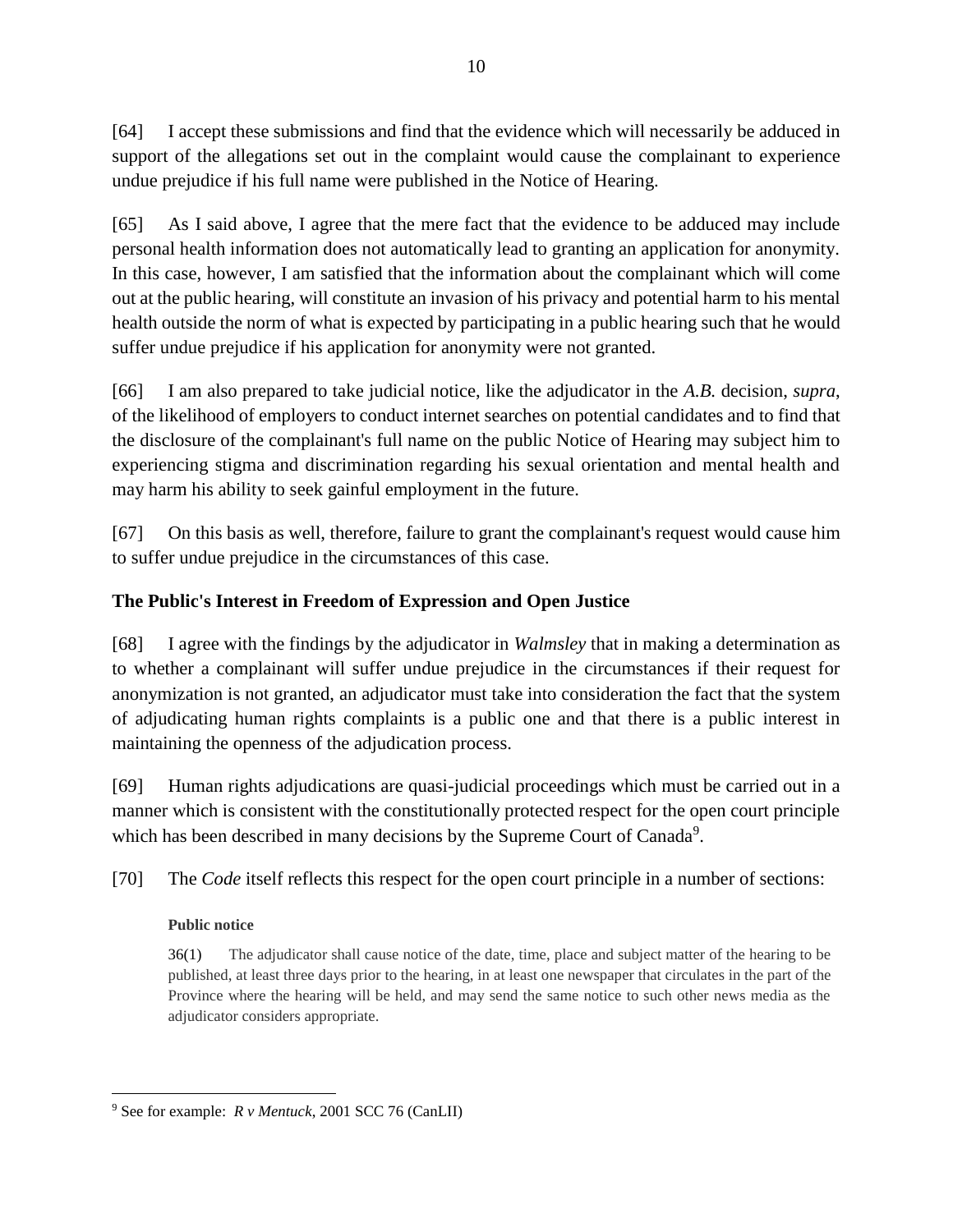#### **Parties to be named**

[36\(2\)](https://web2.gov.mb.ca/laws/statutes/ccsm/h175f.php#36(2)) The notice referred to in subsection (1) shall contain the names of the parties unless the adjudicator, at the request of any party, decides that it would be unduly prejudicial in the circumstances to disclose the names of some or all of the parties in the notice.

#### **Public hearing**

[39\(3\)](https://web2.gov.mb.ca/laws/statutes/ccsm/h175f.php#39(3)) Every hearing shall be open to the public, but in order to prevent undue prejudice to any party or witness, the adjudicator may prohibit publication or broadcasting of the identity of the party or witness until the adjudicator's final decision has been rendered.

#### **Decisions available to public**

[46\(2\)](https://web2.gov.mb.ca/laws/statutes/ccsm/h175f.php#46(2)) Subject to subsection (3), the Commission must make every decision, order and statement of reasons made by an adjudicator available to the public.

[71] The need to consider the open court principle when determining a request for anonymization in the human rights context was recently considered by the Human Rights Tribunal of Ontario ("HRTO"). The members who comprise the HRTO have a discretion to restrict publication of an applicant's name which is similar to the discretion which is given to adjudicators under ss.36(2) of the *Code* in Manitoba.

[72] The Ontario procedure was recently summarized in *J.B. v Queensway Carleton Hospital*  2019 HRTO 980 as follows:

[5] When determining whether to make an anonymization order, the Tribunal must balance the public interest in freedom of expression and open justice against any significant consequences of identifying the person requesting anonymization, as required by the Supreme Court of Canada in *R. v. Mentuck*, 2001 SCC 76 (CanLII), [2001] 3 SCR 442, at paras. 38-39.

[6] The Tribunal's Practice Direction on Anonymization provides that the Tribunal may anonymize the name of a party to protect the confidentiality of personal or sensitive information where it is appropriate to do so. However, such an order is only made in exceptional circumstances. Human rights applications often include personal information and sensitive medical evidence is often admitted at Tribunal hearings. Before it will grant a request to anonymize a proceeding, the Tribunal must be satisfied that the interest of safeguarding personal privacy in a particular case outweighs the public interest in a transparent human rights process.

[7] Some of the principles underlying this approach were discussed in *C.M. v. York Region District School* Board, 2009 HRTO 735 (CanLII):

…this Request raises important issues about the openness of the Tribunal process. An open justice system is a fundamental principle of a free and democratic society, so that the actions of those responsible for interpreting and enforcing the law may be subject to public scrutiny. Moreover, the principles enshrined in the *Code* are quasi-constitutional rights which are recognized as particularly significant in Canadian society. It is important for there to be public scrutiny when respondents [are] found to have violated these rights and also when accusations of discrimination are made by applicants but not upheld. …it is a serious matter to be accused of breaching the *Code*, which may also cause stress and stigma. Without good reasons for doing so, parties should not make or defend allegations from behind a veil of anonymity, assured that they will not be identified if they are found not credible, their allegations are rejected or they are held to have violated the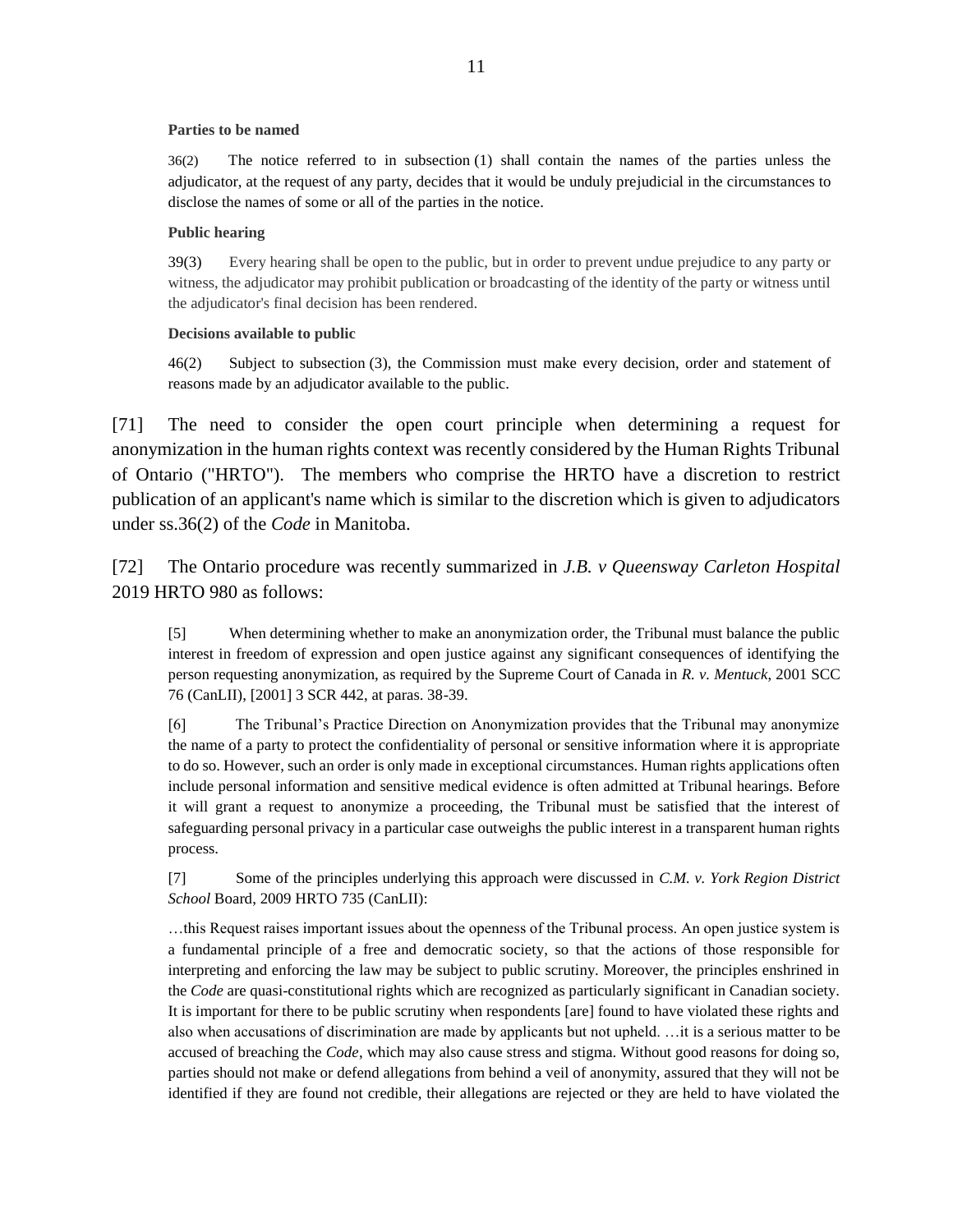*Code*. Effective public scrutiny of this human rights system depends, in part, upon knowing how the Tribunal addresses the particularly parties before it. Openness and free expression are of fundamental importance in our legal and human rights systems.

[8] The Tribunal has granted requests for anonymization where highly sensitive medical information will be disclosed during the proceeding or where the Tribunal is persuaded that a party may suffer significant stigma as a result of the proceeding. See, for example, J.M. v. St. Joseph's Health Care, 2009 HRTO 1811 (CanLII), and A.B. v. Western University, 2015 HRTO 428 (CanLII). On the other hand, the Tribunal has declined to grant anonymization requests if it is not persuaded that there is a real and substantial risk to the applicant's privacy interests in the case. For example, the Tribunal has declined to grant anonymization requests if it is not convinced that a determination of the issues raised in the case will require the disclosure of the sensitive medical information.

[73] I agree with these reasons and find them applicable to the determination of a request for anonymization made under the *Code.* A determination that publication will cause undue prejudice in the circumstances pursuant to ss.36(2) or ss.46(3) of the *Code* requires an adjudicator to determine that the prejudice which will be sustained, overrides the public interest in open justice.

[74] I find that the request in this case satisfies this consideration particularly in light of the fact that what is being requested constitutes a limited restriction of the open court principle.

[75] The applicants have only requested that the complainant be identified by his initials and not be so anonymized as to be identified as Jane or John Doe. As well, the public, including the media, may still attend the hearing. The decision which will ultimately be released will identify sufficient information to satisfy the public's interest in the process and understanding of the matters at issue. The only thing to which the public will not have access is the complainant's full name.

[76] In granting this request, I have given careful consideration to the necessary characteristics of a system of justice which adjudicates human rights complaints.

[77] The Preamble to the *Code* starts by saying:

WHEREAS Manitobans recognize the individual worth and dignity of every member of the human family, and this principle underlies the Universal Declaration of Human Rights, the Canadian Charter of Rights and Freedoms, and other solemn undertakings, international and domestic, that Canadians honour;

AND WHEREAS Manitobans recognize that

(a) implicit in the above principle is the right of all individuals to be treated in all matters solely on the basis of their personal merits, and to be accorded **equality of opportunity** with all other individuals.

(emphasis added)

[78] Consistent with these principles is the notion that the system of justice which is administered under the *Code* must afford equality of opportunity to all individuals both before and under the law.